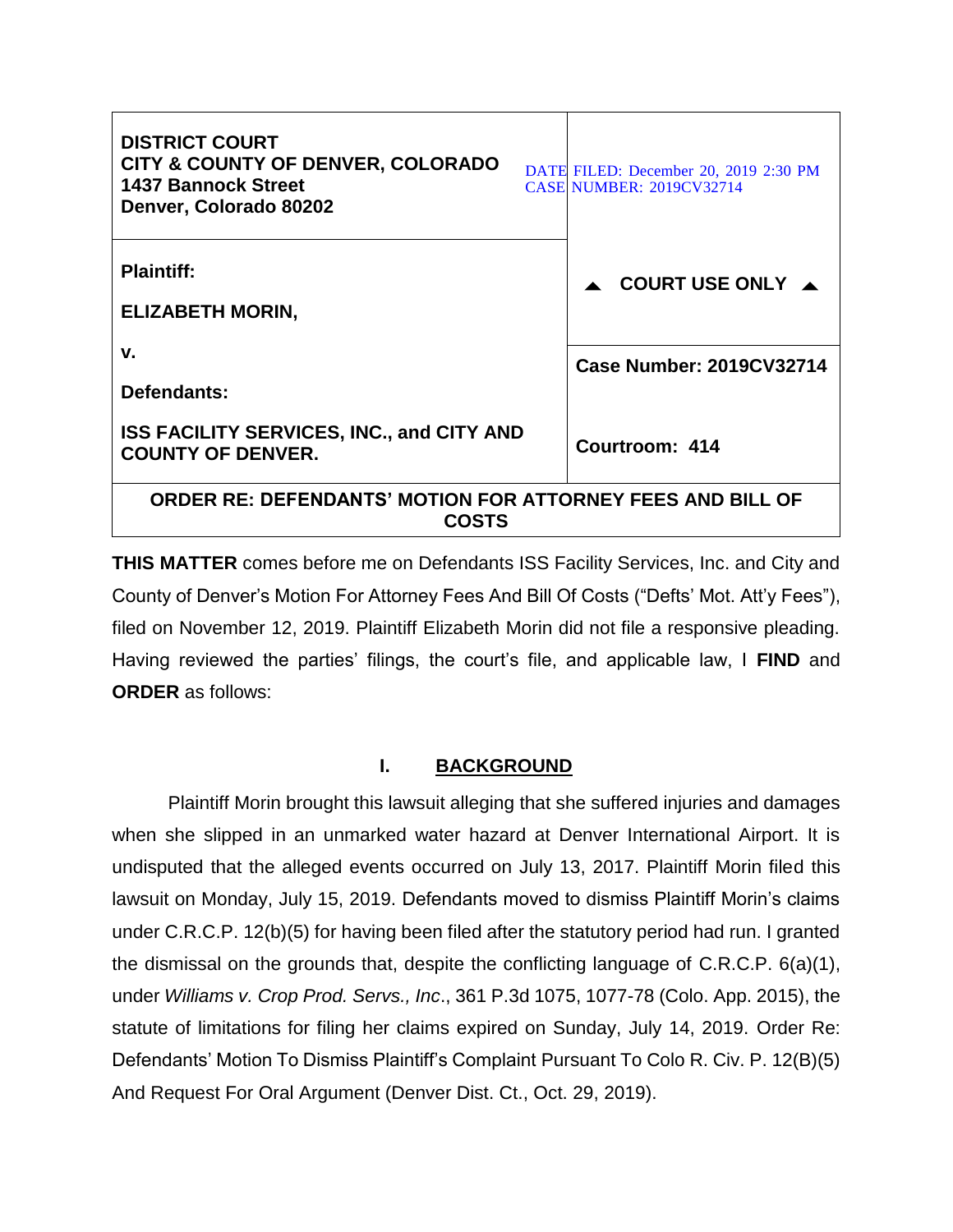## **II. STANDARDS OF REVIEW**

## **A. AWARD OF ATTORNEY FEES**

Pursuant to C.R.S. § 13-17-201:

In all actions brought as a result of a death or an injury to person or property occasioned by the tort of any other person, where any such action is dismissed on motion of the defendant prior to trial under rule 12(b) of the Colorado rules of civil procedure, such defendant shall have judgment for his reasonable attorney fees in defending the action.

An award of attorney fees under this section is mandatory. The only limitation on the requirement for an award of fees is that they must be reasonable, as determined by the court. *See Stauffer v. Stegemann,* 165 P.3d 713, 718-19 (Colo. App. 2006).

## **B. REASONABLENESS OF ATTORNEY FEES**

An award of attorney's fees must be reasonable. *Double Oak Const., L.L.C. v. Cornerstone Dev. Int'l, L.L.C*., 97 P.3d 140, 152 (Colo. App. 2003). The determination of reasonableness is a question of fact for the court, and its ruling will not be disturbed on review unless patently erroneous and unsupported by the evidence. *Tallitsch v. Child Support Servs., Inc*., 926 P.2d 143, 147 (Colo. App. 1996). The initial estimate by the court of a reasonable attorney's fee is reached by calculation of the "lodestar" amount, which represents the number of hours reasonably expended multiplied by a reasonable hourly rate and carries with it a strong presumption of reasonableness*. Spensieri v. Farmers Alliance Mut. Ins. Co*., 804 P.2d 268, 270 (Colo. App. 1990).

Colo. R. Civ. P. 1.5(a) sets forth eight factors, among others, which a court must consider in determining whether an attorney's fee is reasonable. *See* C.R.C.P. 1.5(a); *City of Wheat Ridge v. Cerveny*, 913 P.2d 1110, 1115-16 (Colo. 1996). The eight factors set forth in C.R.C.P 1.5(a) to be considered in determining the reasonableness of attorney's fees are:

> (1) the time and labor required, the novelty and difficulty of the questions involved, and the skill requisite to perform the legal service properly;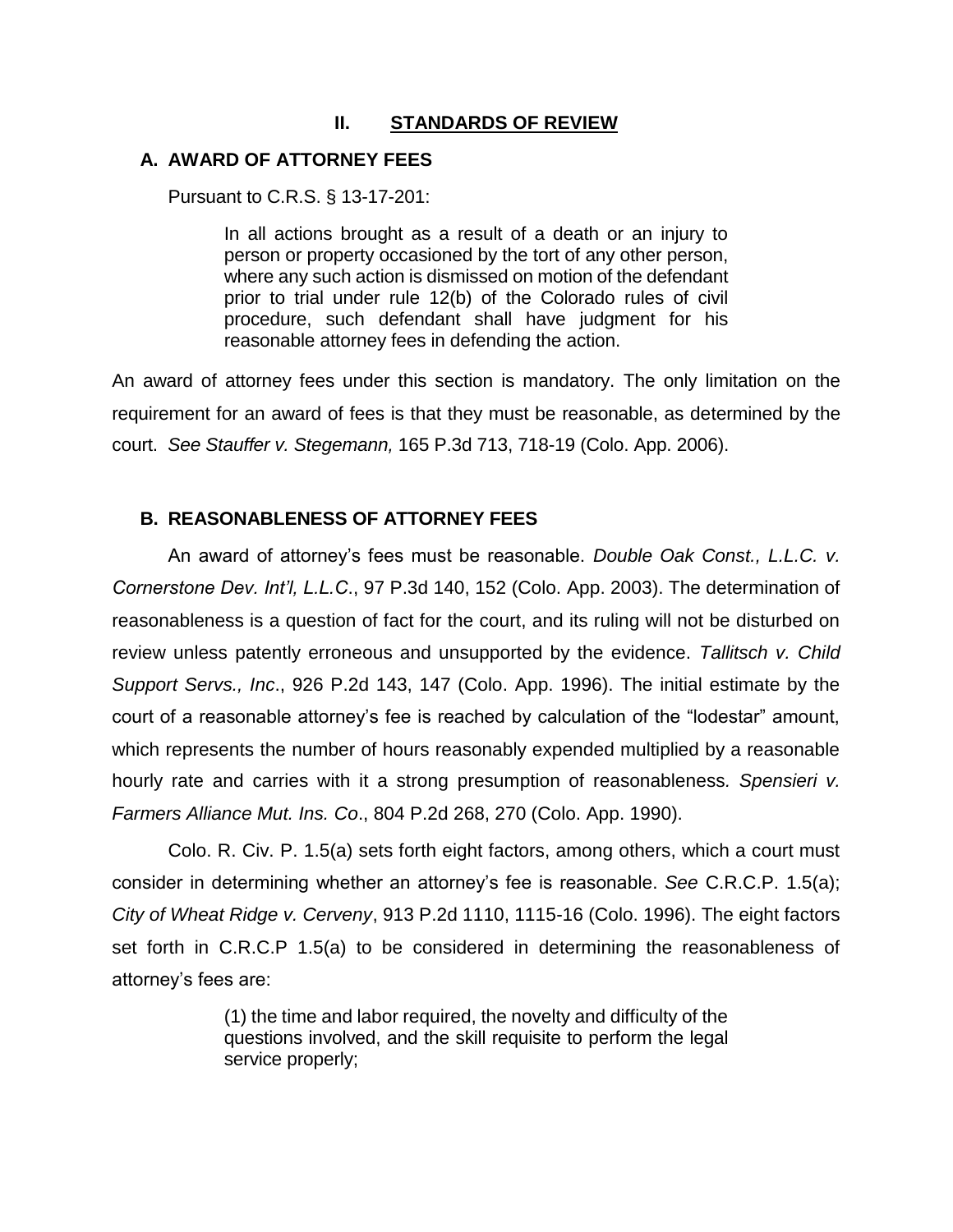(2) the likelihood, if apparent to the client, that the acceptance of the particular employment will preclude other employment by the lawyer;

(3) the fee customarily charged in the locality for similar legal services;

(4) the amount involved and the results obtained;

(5) the time limitations imposed by the client or by the circumstances;

(6) the nature and length of the professional relationship with the client;

(7) the experience, reputation, and ability of the lawyer or lawyers performing the services; and

(8) whether the fee is fixed or contingent.

### **III. ANALYSIS**

Three attorneys, from the law firm Hall & Evans, L.L.C., worked on this matter on Defendants' behalf: Cash K. Parker, Clinton L. Coberly, and Brenden W. Desmond. Defts' Mot. Att'y Fees, 3. Messrs. Parker and Coberly each billed at a rate of \$200.00 per hour. Mr. Desmond billed at a rate of \$170.00 per hour. I find that these rates are reasonable for civil litigation legal services in the Denver metropolitan area.<sup>1</sup> In reviewing, analyzing, and drafting the Motion to Dismiss in this matter, Mr. Parker expended 1.6 hours of time; Mr. Coberly, 12.9 hours; and Mr. Desmond, 5.3 hours. Defts' Mot. Att'y Fees, 4. The time expended is reasonable in light of the issues presented in this personal injury litigation, which also included claims for vicarious liability. *See* Compl., 4-7. These times expenditures are adequately supported by the billing records accompanying Defendants' fee motion. Ex. A to Defts' Mot. Att'y Fees. I find that the \$3,801.00 in attorney fees incurred by Defendants' counsel was necessarily and reasonably incurred.

 $\overline{a}$ 

<sup>1</sup> *See, e.g.*, *MemoryTen, Inc. v. LV Admin. Servs., Inc.,* 2013 WL 1154492, at \*3 (D. Colo. Mar. 19, 2013) (finding \$465– \$495 is a reasonable hourly rate for an attorney with over 25 years of experience); *Hitchens v. Thompson Nat'l Properties, LL*C, 2014 WL 2218094, at \*2 (D. Colo. 2014) (collecting cases holding \$400 to \$550 as a reasonable hourly fee for experienced litigators, and finding \$405 to \$430 an hour to be reasonable rates); *Nero v. Am. Family Mut. Ins. Co*., 2013 WL 5323191, at \*9 (D. Colo. 2013) (collecting cases holding \$430 to \$495 to be a reasonable rate and finding \$500 an hour a reasonable rate for a lead attorney in a case); *Barnett v. Bd. of Cnty. Comm'rs of Montrose*, 2015 U.S. Dist. LEXIS 173770, \*15 (D. Colo. Dec. 14, 2015) (reasonable hourly rate for lead counsel with nine years experience was \$400 per hour and \$300 was a reasonable hourly rate for co-counsel with seven years experience); *DeVaul v. TK Mining Servs. L.L.C.*, 2014 WL 3861111 (D. Colo. Aug. 6, 2014*)*, at \*3 (collecting cases holding at least \$400 an hour as a reasonable fee for experienced litigators).